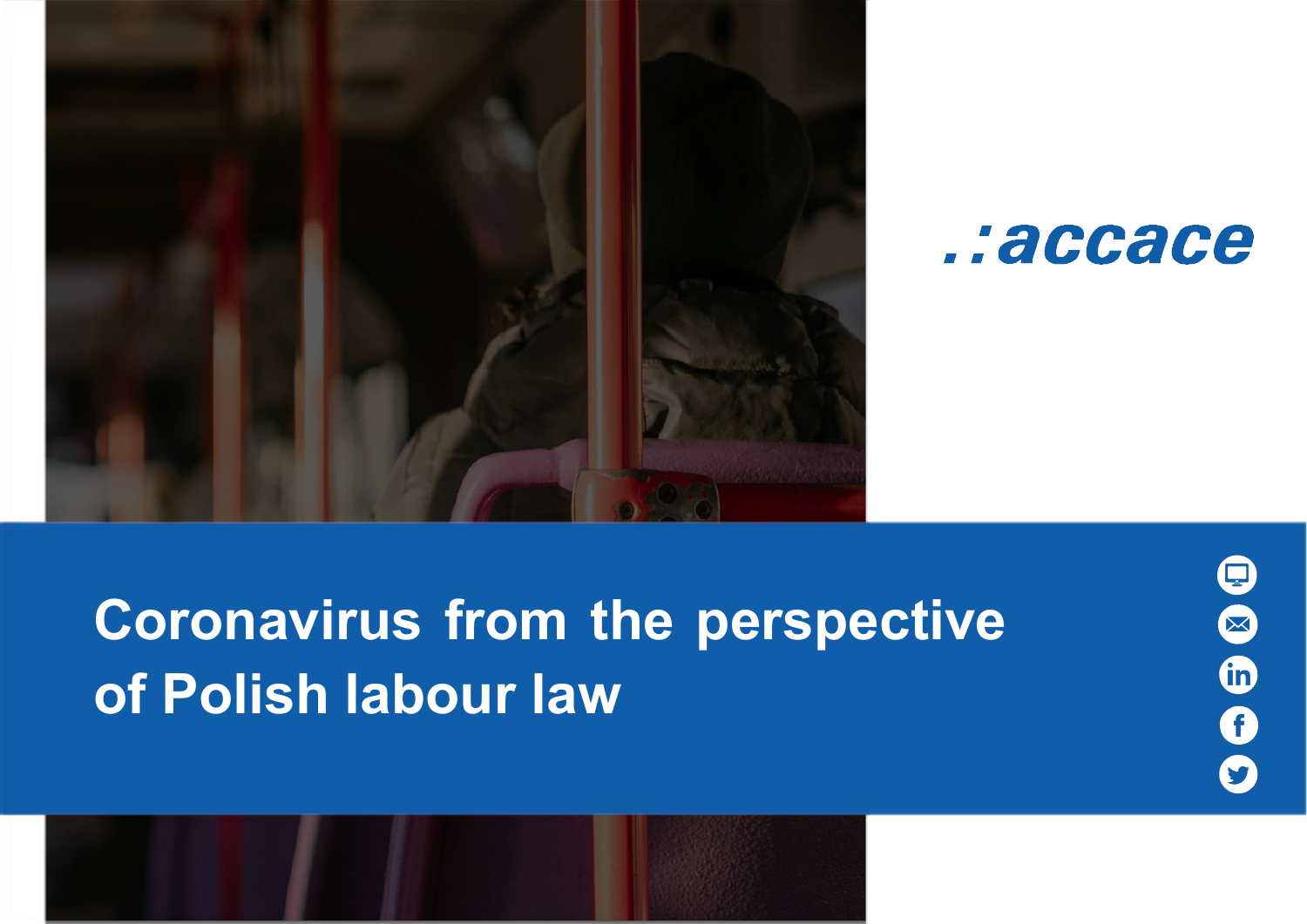

# **CORONAVIRUS FROM THE PERSPECTIVE OF POLISH LABOUR LAW**

Updated on March 12, 2020

The impact of the coronavirus epidemic reach far beyond medical issues, as businesses and entrepreneurs across all affected countries are facing challenges like never before. Most employees are concerned not only about the continuity of their activities, but also about the protection of their own employees and what steps can they take according to new regulations. Our experts answered 6 common questions companies are asking us these days regarding coronavirus and the Polish labour law, including information about business trips abroad, quarantines, working from home, saving costs, safety measures at the workplace and other legislative changes implemented because of the epidemic. However, due to the constantly changing situation, we advise to regularly check the information provided by local authorities to be sure about your actions.

ł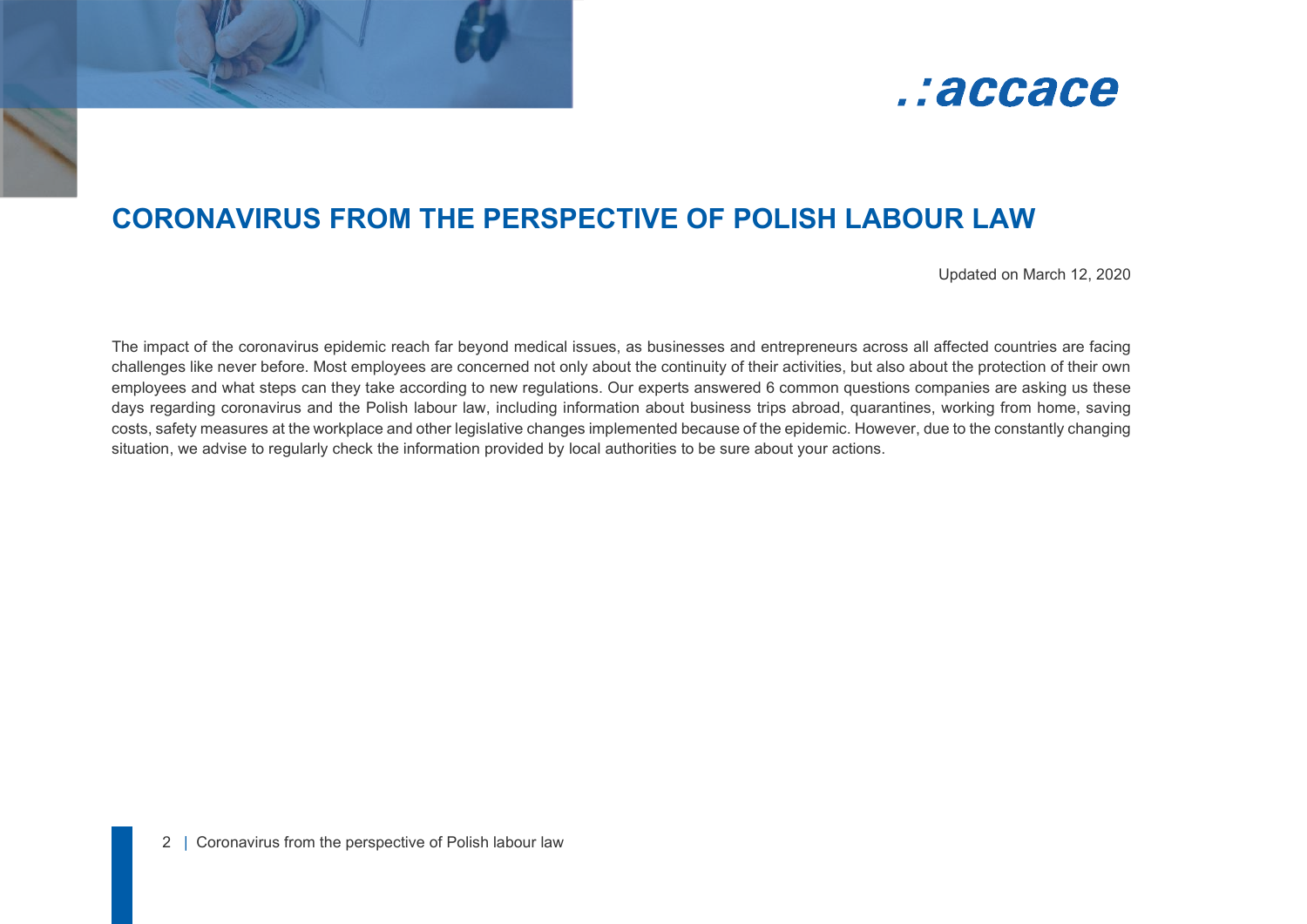

## **1. In the current situation, may I send an employee on a business trip abroad? Is the employee entitled to refuse such business trips?**

Business trips as defined in the article 77(5) of the Labour Code allows the employer to assign employee to perform their duties outside of their usual place of work. The employer is obliged to obtain the consent of the employee only if the employee is pregnant or is a caregiver of a child up to 4 years old. In all other situations, the employee is obliged to follow the directives of the employer (article 100 of the Labour Code) if the directive

i) regarding work,

ł

- ii) does not contradict the employment agreement and agreed type of work,
- iii) does not contradict general rule of law.

In particular the directive of the employee may not force the employee to violate the health and safety regulations.

Therefore, the legality of the directive needs to be assessed on a case-by-case basis. Regarding the COVID-19 outbreak, the employee may be allowed to refuse a trip to risky areas or even to other areas if that would put their health at risk. The required assessment of the merits of any particular situation should cover all relevant circumstances, e.g. employee's age, health condition, use of airport hubs and high traffic areas.

However, it is not possible to conclude that an employee would be entitled to unconditional refusal of all business trips abroad during the COVID 19 outbreak. In case of unjustified refusal, the employee may be subject to the consequences - failure to comply with an employer's directive poses a particular threat to work order and discipline and can be grounds for immediate termination of the employment contract due the fault of the employee.

## **2. How should I treat a so-called "employee at risk", i.e. an employee who has arrived from one of the areas considered as at risk? I do not want to lose productivity, but by no means am I interested in spreading the infection among my employees.**

The employer, according to article 15 of the Labour Code is obliged to provide safe and healthy work conditions. In the time of COVID 19 outbreak this duty may include also undertaking all the steps necessary to protect the employees from infection.

The employer is obliged to allow only employees whose state of health guarantees the safe performance of the entrusted work. Therefore, it is not allowed to let people with visible signs of physical or psychophysical indisposition to work, even if the employee does not report such indisposition and claims that they feel well and are fine.

3 | Coronavirus from the perspective of Polish labour law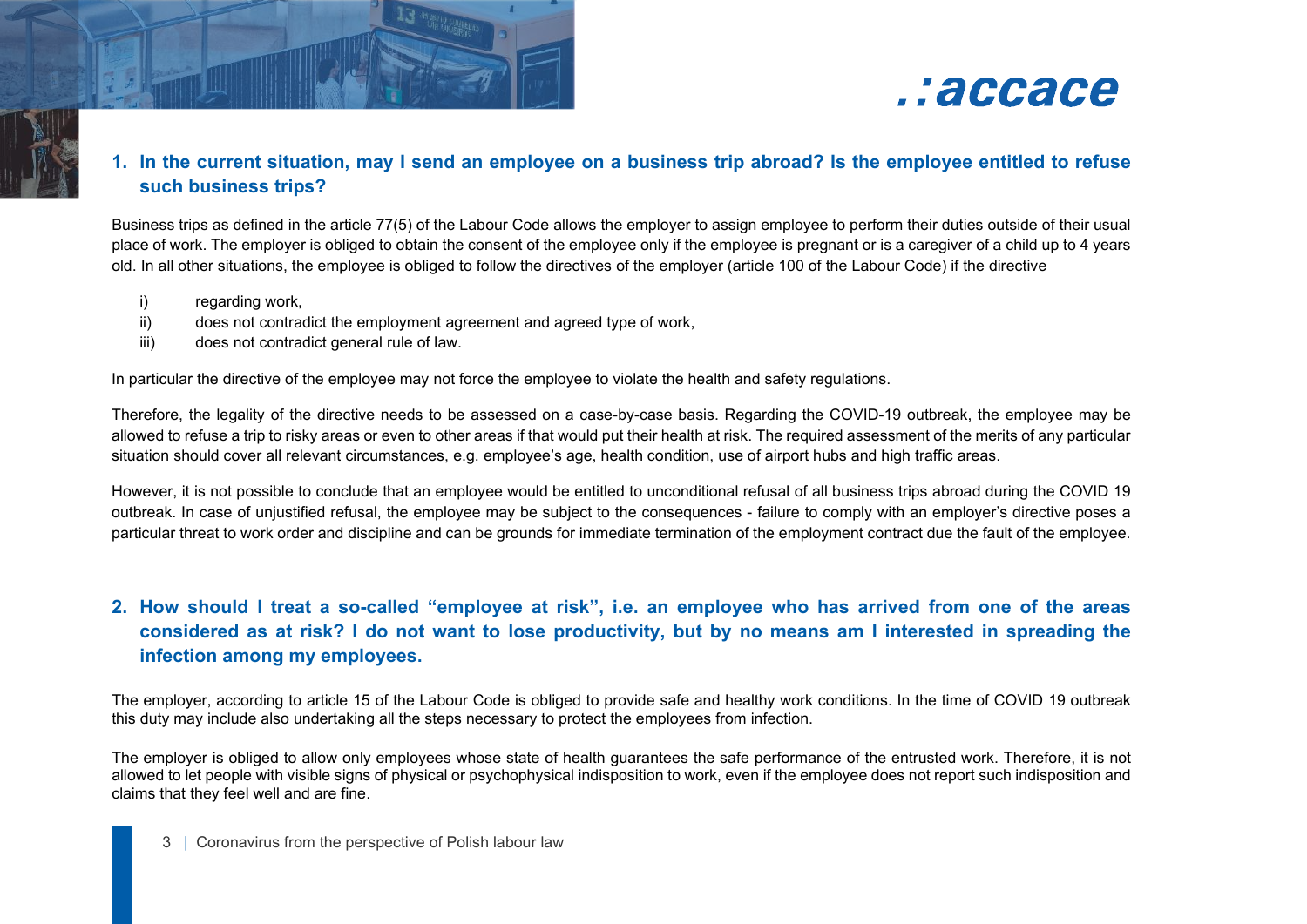

On the other hand, please be advised that Polish regulations do not allow the employer to refer the employee to medical examination in case of contagious disease. The employer may also not order the employee to take sick leave. It is advised to convince the employee to undergo medical examination willingly, which would also allow them to receive the required treatment.

If the employee does not submit themselves to medical examination, the employer, in order to protect other employees from infection, may disallow the employee's access to workplace, but the employee would retain the right to remuneration.

Moreover, there is a general obligation to provide data and information required for epidemiological surveillance, prevention and control of contagious diseases. Therefore, the employer is allowed to provide personal information (including the information related to health and medical condition) to the Sanitary Inspectorate regarding the suspicion that the employee is infected. This may be an appropriate solution in case the employee shows symptoms of disease but refuses to voluntarily submit themselves to medical examination.

In extreme cases, persons who know they are infected with contagious disease and who endangers other people's health may be charged with criminal offense under article 161 para 2 of the Criminal Code.

Please note that under the new COVID-19 regulations the employer may request the employee to remotely work from home. See details below at point 3.

### **3. If the employee stays at home, do I have to pay them even if they do not perform any work? Can I order them to work from home?**

If they stay at home because of the quarantine order, the right to remuneration is established based on the rules applicable for sick leave. Therefore, from the perspective of the employer it does not matter if the person is actually on sick leave or quarantined.

If the stay at home is ordered by the employer and to the individual employee, the employee is entitled to their usual remuneration under the rules discussed at point 4 below.

According to the new regulation (the Act of March 2, 2020 on Specific Arrangements for Preventing, Counteracting and Combating COVID-19, other Communicable Diseases and the Crises They Cause) introduced after the outbreak of COVID-19, the employer can order an employee to do their job as home office, for a specified period, but it has to be related to this particular epidemiological threat. This applies only to work that can be done via electronic means of communication. Please note that it is also possible for the employer to temporally assign the employee with other type of work than the type of work agreed in the employment contract.

4 | Coronavirus from the perspective of Polish labour law

ł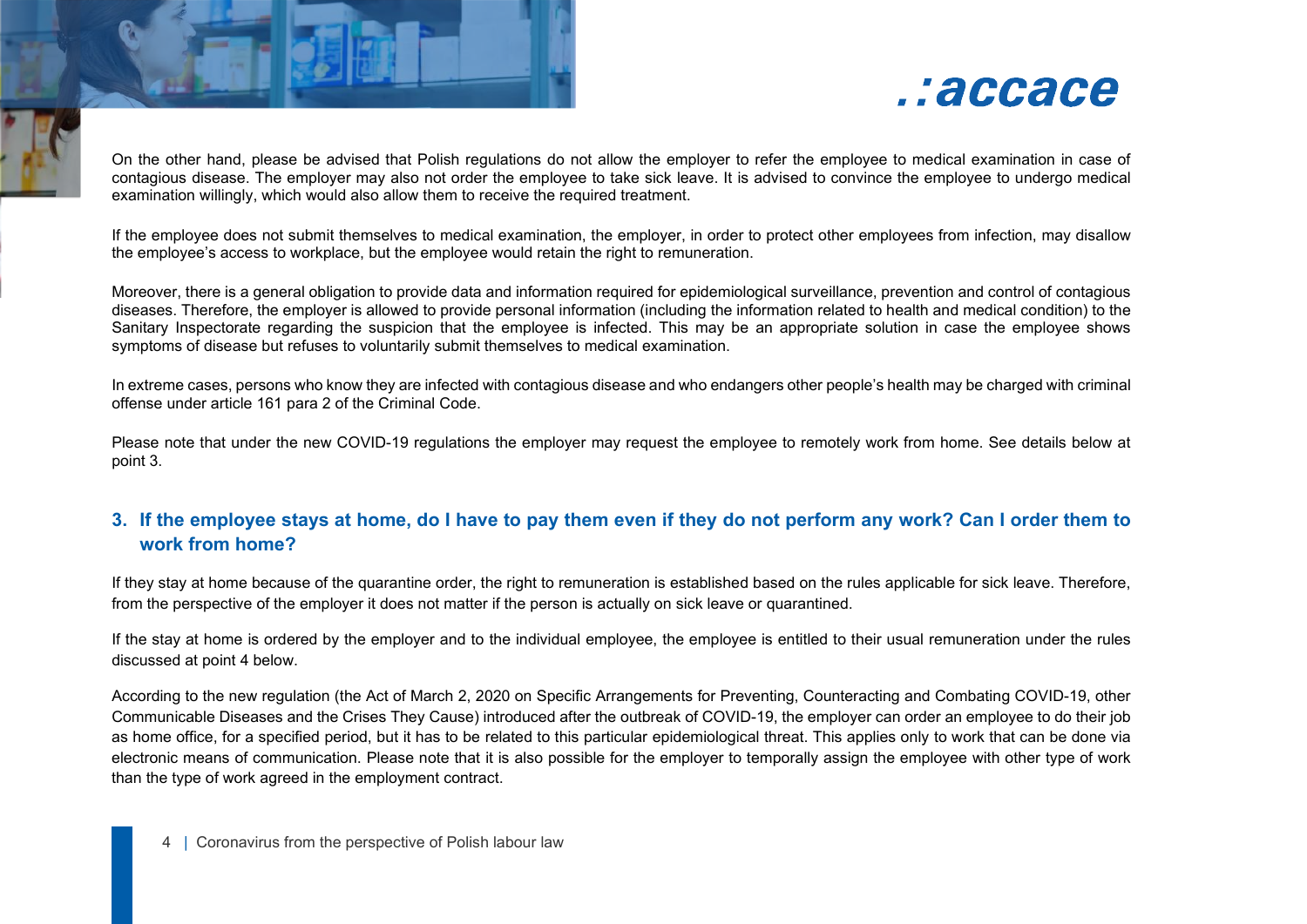

The regulation above does not apply in case of other types of work. That is, the employer may not request remote work at home in case of work which cannot be performed via electronic means.

#### **4. Is there any possibility to save costs for employees unable to work as a result of the coronavirus?**

If the employer decides to temporarily shut down the workplace for technical or organizational reasons, e.g. in order to limit the risk of COVID-19 spreading among employees, it is obliged to pay remuneration to the employees even if they are unable to perform their work. In such case the employee is entitled to remuneration under their personal remuneration grade based on an hourly or monthly rate, and if this component of remuneration was not established when setting the remuneration conditions, then it is 60% of the employee's remuneration. The remuneration is due only if the employee is ready to provide work. For example, if the employee leaves town or gets another job, then the remuneration is not due (article 81 of the Labour Code).

#### **5. What workplace measures should I take in connection with the coronavirus?**

We recommend employers to define duties related to business trips, including, as necessary, limitation on destinations. Furthermore, we advise limiting contacts with business partners from high risk areas or from their representatives traveling to such places and replacing personal meeting with online contact if possible. Attendance to conferences and mass events should be limited to the necessary minimum. Such rules should be provided to employees as binding regulations.

Employers are also recommended to inform their employees about recommendations of the Ministry of Health and General Sanitary Inspectorate focused on the limitation of the spreading of the infection, especially preventive measures – increased hygiene, avoiding mass events etc. – and recommended steps in case of any suspicion of the infection.

We also recommend employers to prepare business continuity plans in the event of a dramatic worsening of the coronavirus epidemic. This would help not only to protect their business but also to ensure healthy and safe working conditions for their employees.

Please note that preventive measures are generally cheaper and more effective than reactive measures. Please also account for the fact that some solutions, e.g. remote work may require additional organizational measures that may prove impossible under forced quarantine.

ł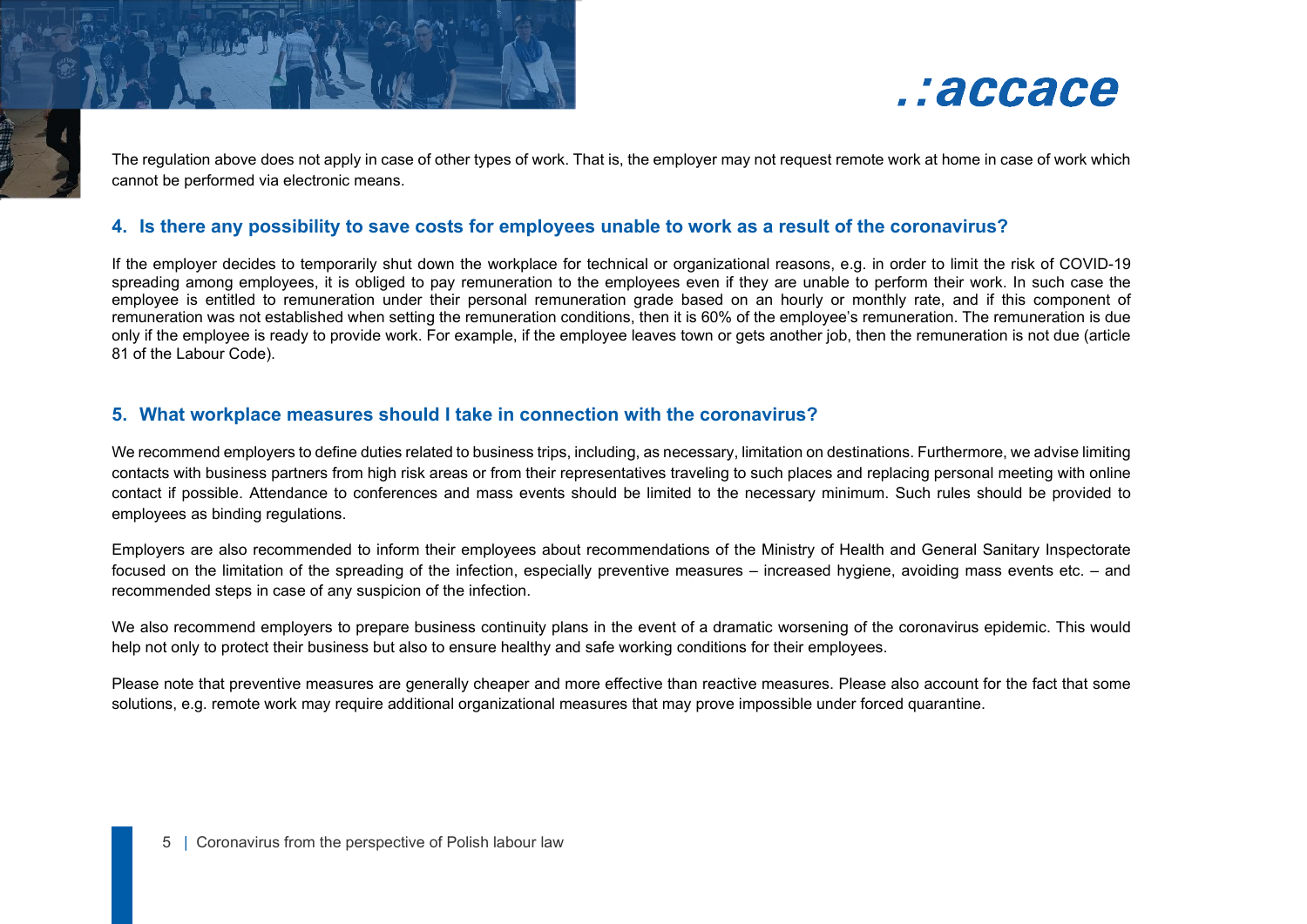

#### **6. What are some other legislative changes implemented due to the coronavirus?**

Under the Act of March 2, 2020 on Specific Arrangements for Preventing, Counteracting and Combating COVID-19, other Communicable Diseases and the Crises They Cause, the Polish parliament has adopted several new regulations aimed at combating the outbreak and to relive affected persons.

The key regulation from the perspective of labour law is the provision that allows employers to order remote work (see point 3 above).

The act has also introduced provisions that provide additional benefits to the employees. If the insured employee is relieved of his employee's duties due to the necessity to take personal care of his child in connection with the closure of crèches, children's clubs, kindergartens and schools, they shall be entitled to an additional care allowance paid by ZUS (Social Security Institution) for a period not exceeding 14 days. This allowance is to compensate the loss of potential earnings lost during this period.

The Act also excludes to a certain extent the application of construction and public procurement law. In order to counteract COVID-19 it is possible to procure goods or services necessary to combat the virus without applying the provisions of the Public Procurement Law if there is a high probability of rapid and uncontrolled spread of the disease. The provisions of the Construction Law will be excluded analogously in the event of the need to take construction measures to combat the virus.

Special provision applies to entrepreneurs of tourist services. Their potential financial losses due to the tourists' withdrawal from the contract are to be compensated by reimbursement of payments transferred to the Tourist Guarantee Fund. This applies if the reason for the termination of the contract was a justified fear of the disease. The Public Health Authority issued the regulation introducing an obligatory quarantine or isolation that addresses every person returning from the blacklisted countries and having a permanent residence in Slovakia, employment relationship in Slovakia or any person residing in Slovakia for more than 90 days for the period of fourteen days following the day such person returns from the blacklisted country. Many public, cultural or sports events are cancelled, some universities, schools and kindergartens are closed etc.

#### **Disclaimer**

 Please note that our publications have been prepared for general guidance on the matter and do not represent a customized professional advice. Furthermore, because the legislation is changing continuously, some of the information may have been modified after the publication has been released. Accace does not take any responsibility and is not liable for any potential risks or damages caused by taking actions based on the information provided herein.